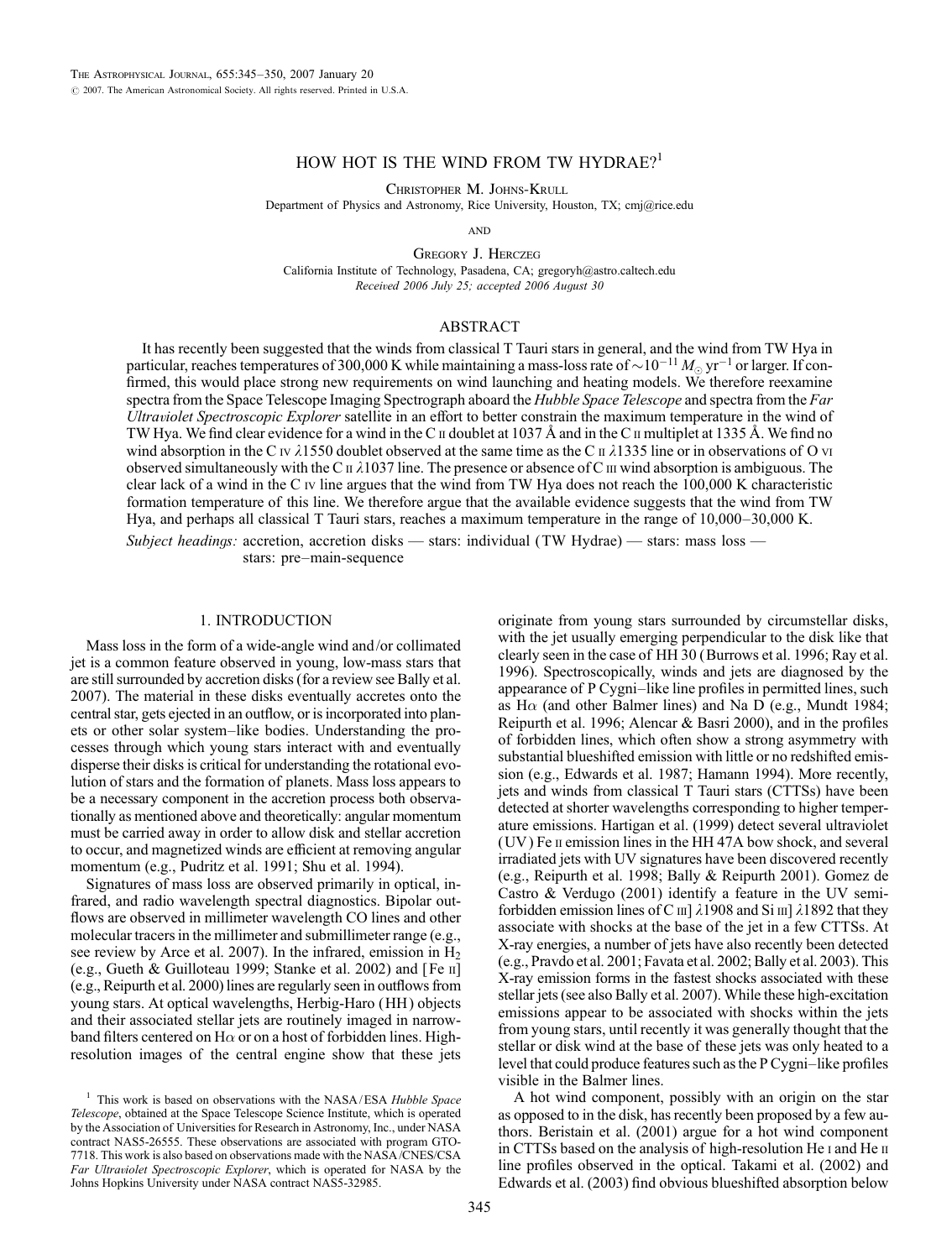the local continuum in the He  $\iota$   $\lambda$ 10830 line in six young, low-mass stars, again providing evidence for a hot wind component forming relatively near the star. Edwards et al. (2003) point out that the strength and ubiquity of this absorption indicates that the wind emanates over a large solid angle from the star: the He  $\overline{1}$   $\lambda$ 10830 line does not trace a highly collimated flow. These results are reinforced by Edwards et al. (2006), who find subcontinuum He i  $\lambda$ 10830 wind absorption in 26 of 38 CTTSs. The 5876 and 10830 Å lines of He i require a strong ionizing flux or a high temperature for excitation, as their upper states lie  $\sim$ 20 eV above the ground level. If these lines are primarily collisionally excited, temperatures of  $\sim$ 25,000 K are required to excite them (Athay 1965; Avrett et al. 1976). With photoionization followed by recombination and cascade, helium excitation can take place at local kinetic temperatures between 8000 and 15,000 K (Zirin 1975; Heasley et al. 1974; Wahlstrom & Carlsson 1994). CTTSs in general (e.g., Feigelson et al. 2002), and TW Hya in particular (Kastner et al. 2002), are strong X-ray sources, so the detection of these He i lines in CTTS winds still leaves a wide range of possible temperatures present in these outflows. Dupree et al. (2005) detect He i  $\lambda$ 10830 absorption in the wind from TW Hya and T Tau. They combine these observations with an analysis of the line profiles of C  $\scriptstyle\rm III$   $\lambda$ 977 and O vi  $\lambda$ 1032 observed with the Far Ultraviolet Spectroscopic Explorer (FUSE) satellite to suggest that CTTSs possess continuous, smoothly accelerating winds that reach velocities of  $\sim$ 400 km s<sup>-1</sup> and temperatures of  $\sim$ 300,000 K. These results are based primarily on the FUSE data for TW Hya, since the data for T Tau are much lower in quality. Dupree et al. (2005) find a minimum mass-loss rate for the O vi line of  $2.3 \times 10^{-11} M_{\odot} \text{ yr}^{-1}$ .

Such a hot temperature for the wind from TW Hya is surprising, particularly given the high mass-loss rate. Alencar & Batalha (2002) and Herczeg et al. (2004) estimate a mass accretion rate onto TW Hya of  $\sim \! 2 \times 10^{-9} M_{\odot} \, \text{yr}^{-1}$ . Most estimates suggest that the mass-loss rate from CTTSs is 0.1–0.3 times that of the mass accretion rate (Königl & Pudritz 2000; Shu et al. 1994), implying that the mass-loss rate from TW Hya may be as high as  $5 \times 10^{-10} M_{\odot} \text{ yr}^{-1}$ . A wind with such a high temperature and high mass-loss rate puts strong constraints on the ultimate origin and heating of winds from CTTSs. Current theories of mass loss from CTTSs primarily produce cold, magnetocentrifugally driven flows from the disks around these stars (e.g., Königl  $&$  Pudritz 2000; Shu et al. 2000) that are then heated by a combination of ambipolar diffusion and X-rays to temperatures of  $\sim$  10<sup>4</sup> K (Shang et al. 2002, 2007). Photoevaporation of the surface layer of the disk may also produce a low-velocity ( $\sim$ 10 km s<sup>-1</sup>) wind with a characteristic temperature of  $10^4$  K as well (e.g., Matsuyama et al. 2003; Font et al. 2004). Thus, if the Dupree et al. (2005) suggestion holds true, a totally new heating, and possibly driving, mechanism must be identified. The analysis presented by Dupree et al. (2005) relies on the asymmetric *shape* of the line profiles tracing the hot gas: no true absorption against a local continuum is detected. Therefore, we reexamine the published (Herczeg et al. 2002, 2004; Dupree et al. 2005) high-resolution spectra from the Space Telescope Imaging Spectrograph (STIS) aboard the Hubble Space Telescope (HST) and from the FUSE satellite to look for firm wind signatures and confirm the high proposed temperature in the wind of TW Hya. The STIS and FUSE bandpasses cover several lines with characteristic formation temperatures ranging from  $\sim 10^4$  to  $\sim 300,000$  K. We find firm evidence against the proposed wind in the  $C$  iv and  $O$  vi lines of TW Hya. We therefore conclude that the wind in fact does not reach (at least at large optical depth as claimed ) a temperature of  $\sim$ 100,000 K, characteristic of the formation of the C iv line. In

x 2 we describe the observational data. Section 3 presents our analysis, and  $\S$  4 gives a discussion of our results.

## 2. OBSERVATIONS AND DATA REDUCTION

We observed TW Hya with the E140M echelle grating and the  $0.5'' \times 0.5''$  aperture on HST STIS for 2.3 ks as part of HST program GTO-7718. The spectrum spans from 1170 to 1700  $\AA$ with  $R = 25,000$ . The data were reduced using the standard CALSTIS reduction package written for IDL. The flux calibration is accurate to  $\sim$ 10%. The wavelength calibration is accurate to  $\sim$ 5 km s<sup>-1</sup>. This spectrum was described by Herczeg et al. (2002).

We also observed TW Hya with the LWRS  $(30'')$  aperture on FUSE for 2 ks on 2000 June 3 for program GTO-P186 and for 30.25 ks on 2003 February 20–21 for program GTO-P186. Each visit includes several separate integrations. FUSE consists of four co-aligned telescopes, each of which has two channels coated with LiF and SiC (Moos et al. 2000). Each observation yields eight independent spectra covering  $\sim$ 90 Å.

We reduced the FUSE spectra using version 3.1.3 of the CalFUSE standard data reduction pipeline.<sup>2</sup> We combined each integration using the idf\_combine routine and subsequently extracted the counts in the spectrum and in the background. Pulseheight values for each LiF and SiC spectrum were restricted to those detected in the individual extraction windows to reduce background noise. We use the standard CalFUSE wavelength solution; however, the zero point for this solution is not correct and must be fixed using the observed spectrum. For our 30 ks visit, we calibrated wavelengths at  $\lambda > 1000$  Å using 25 different H<sub>2</sub> lines in this region, setting the wavelength zero point so that these lines appear at the radial velocity of the star (Herczeg et al. 2002). We calibrated the zero point of wavelengths at  $\lambda$  <  $1000 \text{ Å}$  by cross-correlating the emission profiles for the N  $\text{III}$  $\lambda$ 991.5 lines and several O i airglow lines, which appear in both the longer (calibrated with the  $H_2$  lines) and shorter wavelength channels that overlap between 985 and 1005 Å. We calibrated the wavelengths of our 2 ks exposure by cross-correlating the spectra in regions with strong lines. We then summed the counts, background, and effective area in each spectrum to obtain a single spectrum.

Our final spectrum spans from 905 to 1187 Å with  $R \sim$ 15,000. The error in our wavelength solution is  $\sim$  10 km s<sup>-1</sup> at  $\lambda > 1000$  Å and  $\sim$ 15 km s<sup>-1</sup> at  $\lambda < 1000$  Å. The absolute and relative flux calibration is accurate to  $\sim$ 10% and  $\sim$ 5%, respectively, at wavelengths discussed in this paper. The background subtraction is accurate to  $(0.5-3) \times 10^{-15}$  ergs cm<sup>-2</sup> s<sup>-1</sup> Å<sup>-1</sup>. To reduce possible contamination by airglow lines, we restrict our analysis to data obtained during FUSE nighttime.

#### 3. ANALYSIS

### 3.1. Wind Absorption of  $H_2$  and below the Local Continuum

Dupree et al. (2005) assert the presence of a hot ( $\sim$ 300,000 K) wind from TW Hya based on the *shape* of the O vi and C  $\text{III}$ emission-line profiles. When considering the shape of emission lines, there can be an ambiguity between self-absorption in some part of the line profile and simply a lack of emission in this same part of the profile. The presence of a wind is much more firmly deduced when absorption is detected against a local continuum. Contrary to the statements in Dupree et al. (2005), a UV continuum is detected from TW Hya, as is evident in many of the figures shown Herczeg et al. (2002) based on STIS data. This continuum

<sup>2</sup> See http://fuse.pha.jhu.edu/analysis/calfuse.html.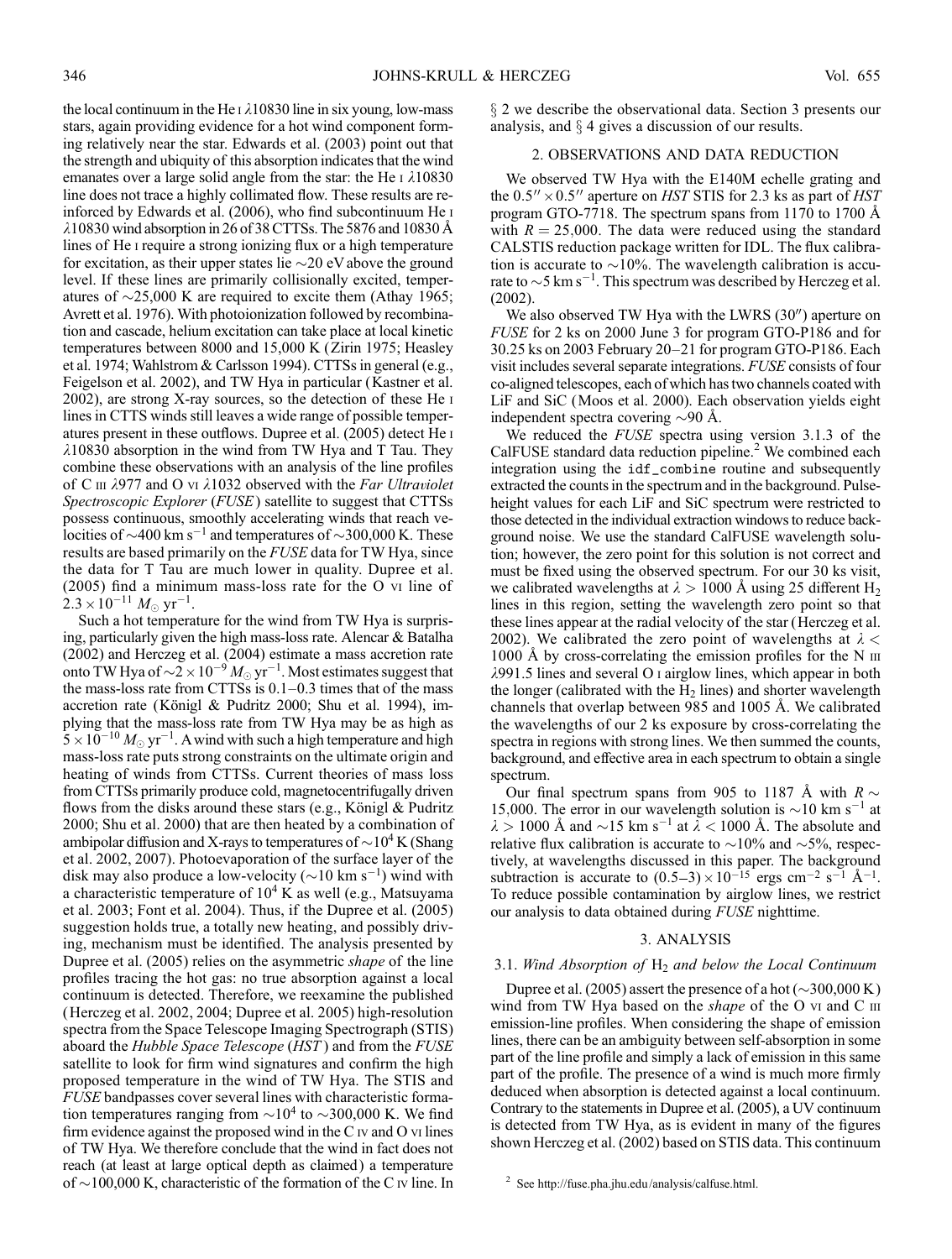

FIG. 1.—Line profiles of UVemission lines in TW Hya that show blueshifted wind absorption below the local continuum. The C  $\pi$   $\lambda$ 1335 lines in the top panel come from the STIS spectrum. The middle and bottom panels show C  $\pi \lambda 1037$ , O vi  $\lambda$ 1038, and Ly $\beta$  in TW Hya observed by FUSE. The dashed horizontal line marks the zero-flux level. Horizontal arrows indicate the range over which wind absorption is detected. The inserts clearly show this wind absorption below the local continuum in each line.

is clearly visible in Figures 1 and 3. Also evident in Figure 1 is that the flux goes to zero in blueshifted wind absorption profiles for key lines from both the STIS and FUSE spectra.

All of the strong, unblended, relatively low temperature lines present in the STIS spectrum of TW Hya, including the C ii  $\lambda$ 1335 lines, the O I  $\lambda$ 1305 triplet, and the Si II doublets at 1260 and 1530 Å, show evidence for wind absorption below the local continuum. In the top panel of Figure 1, we show that the wind absorption from the stronger, red members of the C  $\text{II}$   $\lambda$ 1335 lines<sup>3</sup> stays at zero flux out to a velocity of  $\sim$  – 185 km s<sup>-1</sup> and that the flux in the wind of the weaker blue member stays at zero flux out to a velocity of  $-165 \text{ km s}^{-1}$ . The middle and bottom panels show line profiles from the FUSE spectrum of TW Hya that show clear absorption below the local continuum. The middle panel shows the C  $\pi$   $\lambda$ 1037 doublet, which is blended with the O vi  $\lambda$ 1038 line. Absorption below the local continuum is detected in this C  $\pi$  doublet and in H  $\text{I Ly}\beta$ , which are both adjacent to the O vi lines. The blue member of both the C  $\text{II}$   $\lambda$ 1037 doublet and the C  $\text{II}$  $\lambda$ 1335 multiplet suffers wind absorption by the red members (see

TABLE 1 Continuum Measurements near Potential Wind Absorption Features

| Line                                | Continuum Regions <sup>a</sup><br>(A) | Continuum Flux <sup>b</sup> |
|-------------------------------------|---------------------------------------|-----------------------------|
| C π λ977.0                          | 973-975.5, 979-983.5                  | $2.7 \pm 0.4$               |
| H 1 Lyβ $\lambda$ 1025.7            | 1018-1023, 1029.6-1030.7              | $5.0 \pm 0.2$               |
| $O$ v <sub>I</sub> $\lambda$ 1031.9 | 1029.6-1030.7, 1034.5-1035.5          | $5.0 + 0.3$                 |
| Сп 21037.0                          | 1034.5-1035.5, 1042-1046.3            | $3.2 \pm 0.2$               |
| $O_{VI}$ $\lambda$ 1037.6           | 1034.5-1035.5, 1042-1046.3            | $3.2 + 0.2$                 |
| Сп 21335.0                          | 1330-1333, 1339-1342                  | $11.8 \pm 0.4$              |
| C IV $\lambda$ 1549.0               | 1544.5-1546                           | $23.8 \pm 1.0$              |
|                                     |                                       |                             |

Regions used to estimate the continuum flux at the respective emission line. <sup>15</sup> ergs cm<sup>-2</sup> s<sup>-1</sup> Å<sup>-1</sup>.

also  $\S$  3.2). To quantify the above, we present in Table 1 continuum measurements near each of the lines of interest discussed here. The continuum in each region is detected at a very significant level, whereas in the wind absorption region of C  $\pi$   $\lambda$ 1335.7, for example, the measured flux is  $(1.2 \pm 0.7) \times 10^{-15}$  ergs cm<sup>-2</sup> s<sup>-1</sup>  $\rm \AA^{-1}$  in the velocity range  $-90$  to  $-170$  km s<sup>-1</sup>.

The top panel of Figure 1 also shows that the H<sub>2</sub> 1333.797 Å line is located at  $-165$  km s<sup>-1</sup> from the C  $\pi$   $\lambda$ 1334.5 line, within the wind absorption. (Again, the red member of the multiplet shows that the wind absorption in these lines is strong out to at least  $-185$  km s<sup>-1</sup>.) Of 140 H<sub>2</sub> line fluxes from TW Hya modeled by Herczeg et al. (2004), this  $H_2$  line is conspicuous in that it is the only line that is not well fit. The observed flux of 7.9  $\pm$ 0.7 ergs  $\text{cm}^{-2} \text{ s}^{-1}$  in this line is a factor of 6 below its predicted level. Herczeg et al. (2002) determine that the UV  $H_2$  emission lines originate in the disk within 2 AU of the star, and Figure 1 shows that the  $H_2$  emission is subject to wind absorption.

### 3.2. The Proposed Hot Wind

Dupree et al. (2005) diagnose the presence of a hot wind from TW Hya by examining the shape of the C  $\text{III}$   $\lambda$ 977 and O vi  $\lambda$ 1032 emission lines. These lines display an asymmetry in their profiles such that there is more emission on the red side of the profile than on the blue. This could represent self-absorption or scattering in a wind, or an accretion flow that preferentially produces redshifted emission. We show these and the C  $\rm{IV}$   $\lambda$ 1548 line profiles in Figure 2. Also shown is a Gaussian fit to the right side of the line profile, as was done by Dupree et al. (2005). The Gaussian fit is centered at  $0 \text{ km s}^{-1}$ , and its width and amplitude are fit to the red wing of the emission-line profile. The red side of the C III and  $O$  vi are fairly Gaussian in shape. The  $C$  iv line is not well fit by a Gaussian, but the fitting illustrates the essential points discussed by Dupree et al. (2005). They cite the flux deficit on the blue side of the profile relative to the Gaussian fit as evidence for the hot wind. Dupree et al. (2005) then estimate the maximum velocity in the wind traced by the different diagnostics by estimating where the fit rejoins the observations in the far blue wing. For our data reductions and fits, we find velocities of  $\sim$  -275,  $\sim$  –400, and  $\sim$  –400 km s<sup>-1</sup> for C  $\text{III}$ , O vi, and C iv, respectively, which are similar to the values of  $-325$  and  $-440$  km s<sup>-1</sup> for C  $\text{III}$  and O vi, respectively, found by Dupree et al. (2005).

#### 3.3. A Closer Look at the STIS C iv and C  $\scriptstyle\rm II$  Lines

The C  $\upsilon$   $\lambda$ 1550 doublet provides three very significant clues that clearly show that there is no wind absorption in these lines. First, the profile on the blue side of the  $C<sub>IV</sub>$  does not go below the local continuum (i.e., to a flux of zero) as is the case for the wind

<sup>&</sup>lt;sup>3</sup> We note that the C  $\pi$   $\lambda$ 1335 feature is a triplet with lines at 1334.532, 1335.663, and 1335.708 8; however, the middle member of this triplet should be quite weak due to its low oscillator strength, which is approximately an order of magnitude lower than that of the 1335.708 Å line (Kurucz & Bell 1995). Therefore, in Fig. 1 we mark only the positions of the bluemost and redmost members of the multiplet.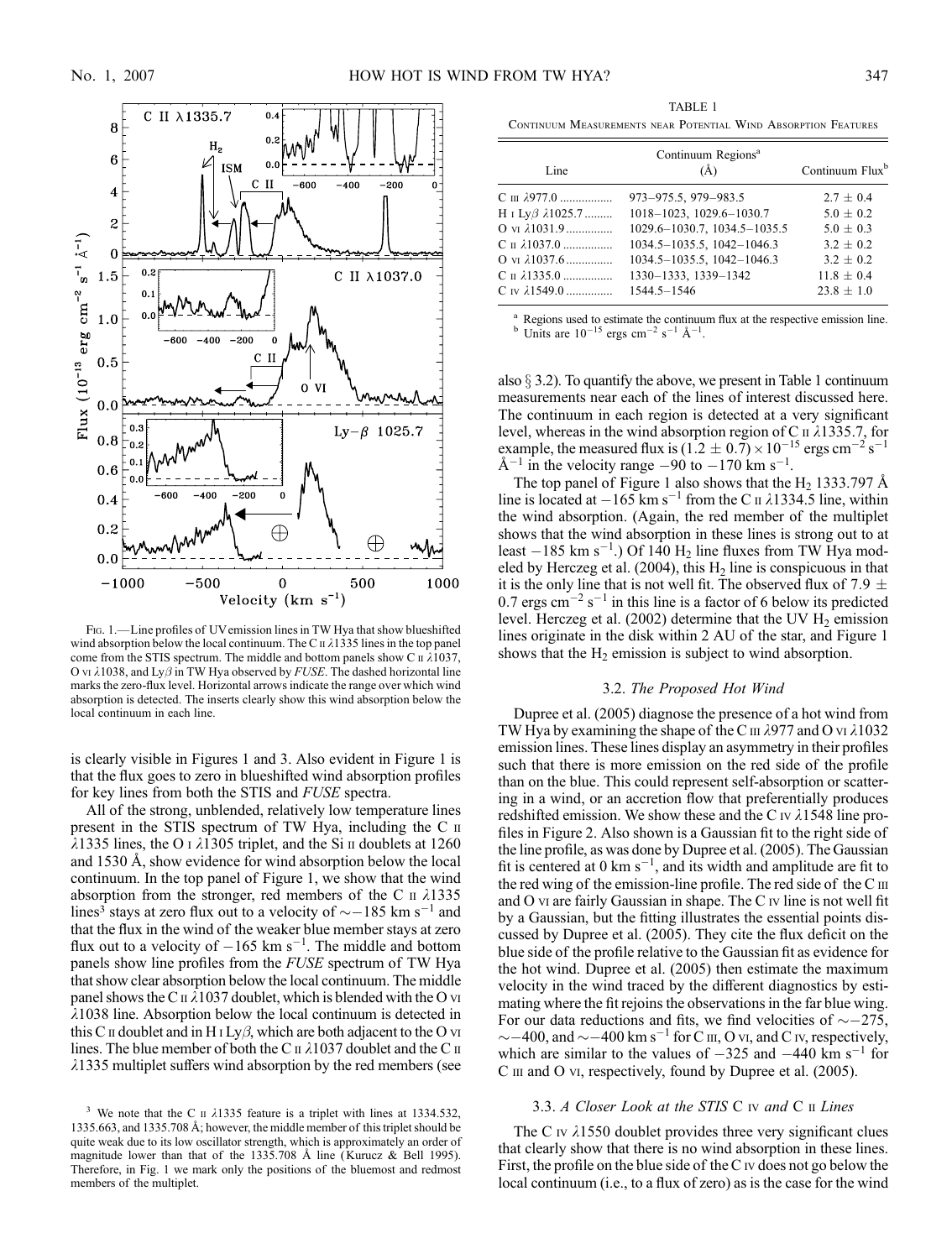

FIG. 2.—Line profiles of C III  $\lambda$ 977, O vi  $\lambda$ 1032, and C iv  $\lambda$ 1548. Shown with each line is a Gaussian fit to the red side of the profile.

absorption lines shown in Figure 1. One may counter that the optical depth in the  $C$  iv lines is simply lower than in the lines shown in Figure 1. The additional points address this concern.

An H<sub>2</sub> line at 1547.4 Å is located at a velocity of  $-165$  km s<sup>-1</sup> relative to C iv  $\lambda$ 1548, which is well within any possible wind absorption due to C iv. This  $H_2$  line has a measured flux of  $(35.3 \pm 2.7) \times 10^{-15}$  ergs cm<sup>-2</sup> s<sup>-1</sup> and a predicted flux of 33.0  $\times$  $10^{-15}$  ergs cm<sup>-2</sup> s<sup>-1</sup> (Herczeg et al. 2004). The blue wing of the C iv  $\lambda$ 1548.19 line in the immediate vicinity of the 1547 Å H<sub>2</sub> line is reduced by a factor of  $\sim$ 5.5 relative to the Gaussian fit at this velocity. Dupree et al. (2005) interpret this as wind absorption in the C iv line. The discussion in  $\S 3.1$  above demonstrates that the  $H<sub>2</sub>$  lines form inside the wind and will suffer absorption if a wind absorber overlaps a given  $H_2$  line in wavelength. As a result, we would expect the 1547  $\AA$  H<sub>2</sub> line to have an observed flux about a factor of  $\sim$ 5.5 below that predicted by Herczeg et al. (2004), as is in fact seen for the 1334 Å H<sub>2</sub> line shortward of C<sub>II</sub>  $\lambda$ 1334.5 (see  $\S$  3.1). Since absolutely no absorption is detected in the 1547 Å H2 line, we conclude that there is no significant wind absorption in C iv.

The third strike against a hot wind visible in the C iv lines is illustrated in Figure 3. Shown in black is the line profile for the blue components of the C  $\pi$   $\lambda$ 1335 (top) and the C iv (*middle*) lines. Shown in red is the red component of the respective lines overlaid and scaled to match near the peaks and in the blue wings. The two components of the C iv line have almost identical shapes, which is somewhat expected, since they trace almost exactly the same material. The red wing of the  $1548.19$  Å line extends to  $\sim$  -130 km s<sup>-1</sup> relative to the 1550.77 Å line, where any wind

absorption due to the  $1550.77 \text{ Å}$  line should be quite strong. The bottom panel of Figure 2 shows that the observed flux in the 1548.19 Å line is down by a factor of  $\sim$ 5.5 at this velocity. The red wing of the 1548.19 Å line shows no such evidence for absorption due to the "wind" traced by the  $1550.77 \text{ Å}$  line.

This is not at all the case for  $C$   $\mathfrak{u}$ , where we know there truly is a wind present. By overplotting the  $C \Pi$  lines in the top panel of Figure 3, we see that the short-wavelength  $(1334.53 \text{ Å})$  member of the multiplet shows dramatic absorption due to the wind from the long-wavelength members of the multiplet. The different members of the multiplet trace essentially the same material. The red profile in the top panel of Figure 3 shows that the emission in these lines should extend to  $\sim$ +300 km s<sup>-1</sup>; however, the 1334.53 Å line only extends to  $\sim$ +80 km s<sup>-1</sup> because of the strong wind absorption due to the red members of the multiplet.

If these C iv lines (absorption and emission components) form in a wind, the far red wings are formed by material on the far side of the star. TW Hya has a large inner hole in its disk (e.g., Johns-Krull & Valenti 2001), so this material would be visible. If the emission component of the line forms in the magnetospheric accretion flow, then it forms very near the star. Regardless of whether the emission is produced by the accretion flow or the wind, the light would pass through the wind on the near side of TW Hya and should suffer absorption at any wavelength where the projected velocities from the two lines overlap. The total lack of detectable C iv absorption again leads us to conclude there is no significant amount of C iv in the wind from TW Hya.

## 3.4. A Closer Look at the FUSE O vi and C iii Lines

The O vi emission-line profiles are similar to the C iv profiles, with strong redshifted emission extending to  $\sim$ +400 km s<sup>-1</sup> and much weaker blueshifted emission. The middle panel of Figure 1 demonstrates that the continuum flux goes to zero in wind absorption due to the nearby C  $\parallel$   $\lambda$ 1037 doublet and the Ly $\beta$  1025.7 Å line. However, Figures 2 and 3 demonstrate that we do not detect any subcontinuum absorption produced by the stronger member of the O vi doublet, at  $1031.91 \text{ Å}.$ 

The long-wavelength member of the C  $\text{II}$   $\lambda$ 1037 doublet occurs at  $-172$  km s<sup>-1</sup> relative to the O vi  $\lambda$ 1037.6 line. The bottom panel of Figure 3 overlays two O vi lines, and the scaled C  $\pi$   $\lambda$ 1335.7 is used as an approximation for the C  $\pi$   $\lambda$ 1037.0 line profile. Any wind in the O vi  $\lambda$ 1037.6 line would absorb most of the C  $\mu$   $\lambda$ 1037.0 line, but the red side of the C  $\scriptstyle\rm II$  line is strong, showing no indication of absorption. We therefore find an absence of any detectable O vi in the wind.

Whether the  $C$  iii line shows wind absorption is ambiguous. The sensitivity of FUSE at 977  $\AA$  is lower than at 1035  $\AA$ , so the continuum is not as well detected. The continuum level measured between  $-100$  and  $-200$  km s<sup>-1</sup> from line center is  $6 \times 10^{-15}$  ergs cm<sup>-2</sup> s<sup>-1</sup> Å<sup>-1</sup>, which is higher than the local continuum of  $2.7 \times 10^{-15}$  ergs cm<sup>-2</sup> s<sup>-1</sup> Å<sup>-1</sup>. No definite C  $\scriptstyle\rm III$  wind absorption is detected, but we also cannot rule out some wind absorption that is either optically thin or narrower than that seen in other wind absorption lines. The nondetection is therefore ambiguous.

Some emission is present at  $-270 \text{ km s}^{-1}$ , with a flux of 10% of that at the peak of the line profile. The flux in the C iv and O vi lines drops to 10% of the peak value at  $-150$  km s<sup>-1</sup>, while the C  $\mu$  lines show no emission shortward of  $-200 \text{ km s}^{-1}$ . Therefore, the emission at  $-270 \text{ km s}^{-1}$  is probably not C  $\text{II}$  emission. An  $H_2$  line at 976.2 Å may contribute as much as half of the flux at  $-270$  km s<sup>-1</sup>. We are unable to identify the additional emission as either airglow or other atomic lines. However, we are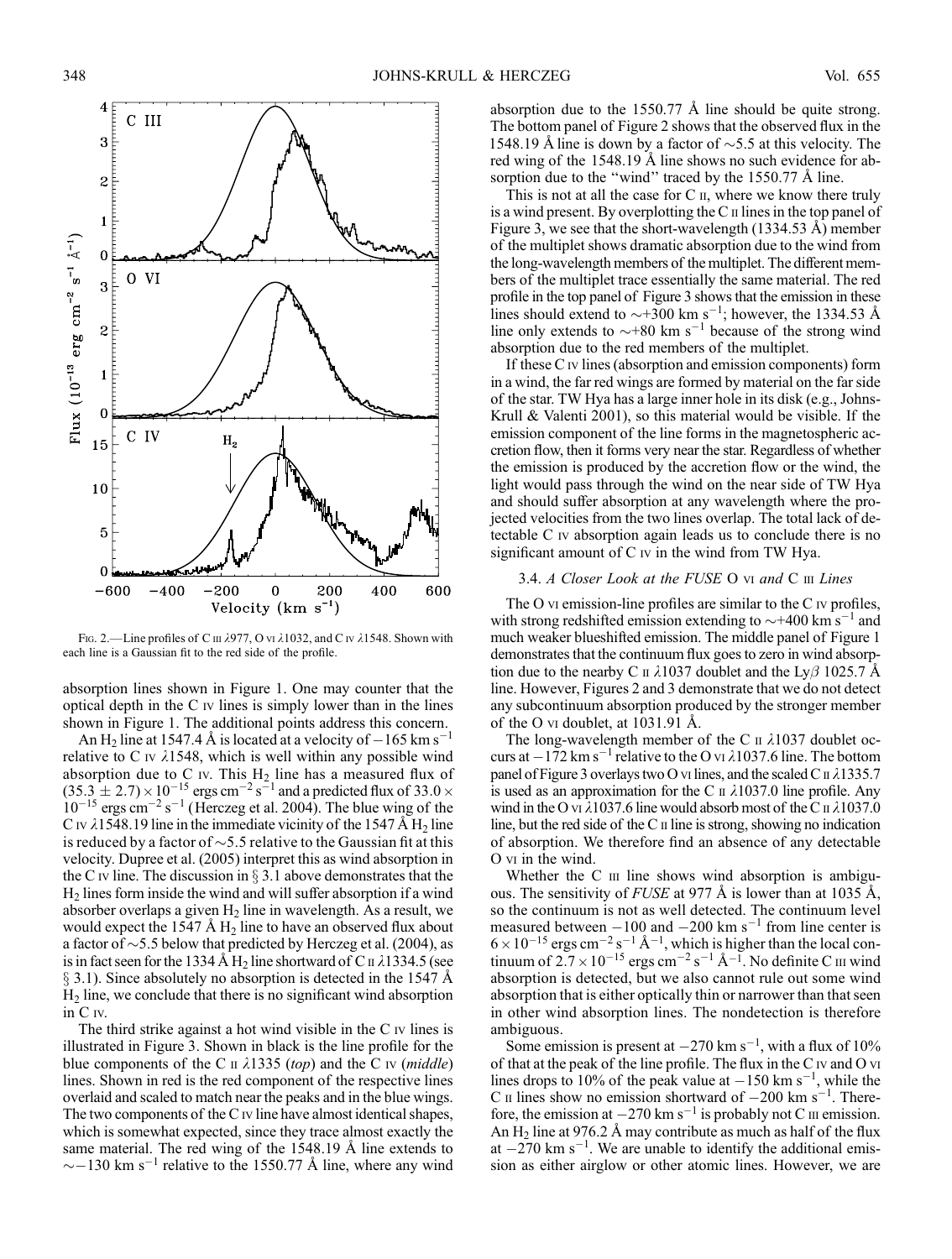

Fig. 3.—Line profiles of C  $\pi$   $\lambda$ 1335, C iv  $\lambda$ 1550, and O vi  $\lambda$ 1035. The black line shows the blue member of each multiplet. The red line shows the red member of each multiplet scaled to match the peak and blue wing of the blue member. The dashed horizontal line marks the zero-flux level. In the bottom panel, the blue line shows C II emission, scaled from the C  $\pi$   $\lambda$ 1335.7 line, added to the scaled O vi  $\lambda$ 1032 line to estimate the profile of the C  $\pi$   $\lambda$ 1037 line.

unable to use the presence of emission at  $-270 \text{ km s}^{-1}$  to infer the presence of  $C$  iii wind absorption.

## 4. DISCUSSION

The hot far-UV (FUV ) emission lines from CTTSs are related to accretion, as is seen in correlations with mass accretion rate (Johns-Krull et al. 2000; Calvet et al. 2004). The line profiles are often complex and can show significant excess redshifted emission. Such an asymmetric line profile is naturally expected for optically thin lines that are produced by hot gas in downflowing

accretion columns. Dupree et al. (2005) also suggest that narrow O vi profiles in the lower quality spectrum of T Tau could suggest wind absorption, but the narrow width is instead caused by strong absorption in interstellar  $H_2$  lines (e.g., Roberge et al. 2001; Walter et al. 2003). However, asymmetric or narrow profiles of warm emission lines, including  $C$   $I - C$   $I$ v,  $O$  vi,  $He$   $I$ ,  $N$  v, and Si iv, are insufficient to infer the presence of a wind from CTTSs. Detecting wind absorption from FUV spectra of CTTSs requires measuring either subcontinuum absorption or absorption of nearby atomic or  $H_2$  lines.